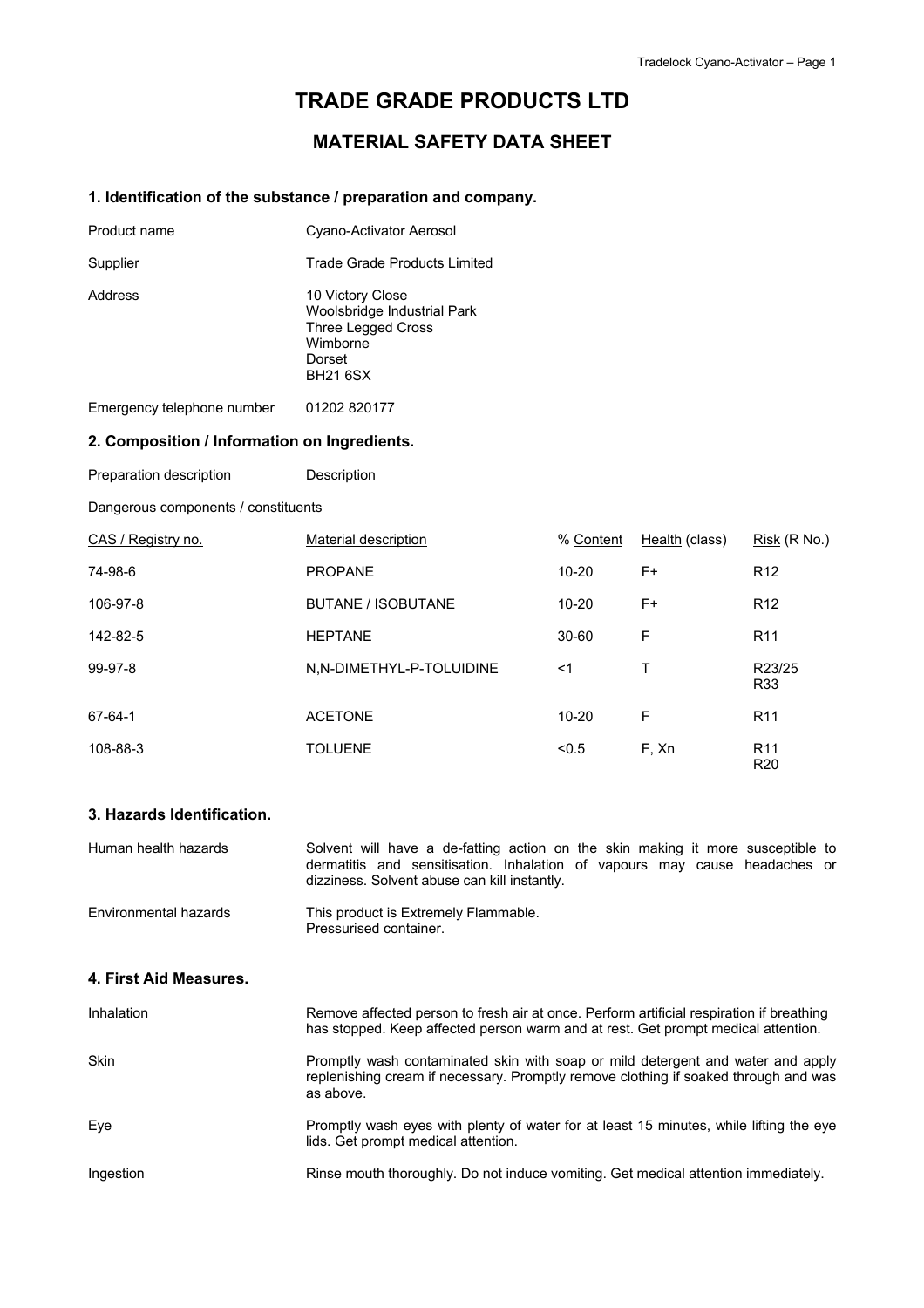#### **5. Fire-fighting Measures.**

| Specific hazards          | Makes explosive mixtures with air. EXTREMELY FLAMMABLE. May explode in a fire.<br>May travel considerable distance to source of ignition and flash back.                                                                                                                                                                             |
|---------------------------|--------------------------------------------------------------------------------------------------------------------------------------------------------------------------------------------------------------------------------------------------------------------------------------------------------------------------------------|
| Extinguishing media       | Water spray, fog or mist, carbon dioxide (CO2), foam.                                                                                                                                                                                                                                                                                |
| Unusual explosion hazards | Water may be ineffective but use to keep fire-exposed containers cool. If a leak or<br>spill has not ignited, use water spray to disperse vapours and protect men stopping<br>the leak. Water spray may be used to flush spills away and dilute spills to non-<br>flammable mixtures. Warn fire-fighters that aerosols are involved. |

#### **6. Accidental Release Measures.**

| Environmental precautions | Extinguish all sources of ignition. Avoid sparks, flames, heat and smoking. Ventilate<br>area. |
|---------------------------|------------------------------------------------------------------------------------------------|
| Clean up method – small   | Confine spill. Absorb in vermiculite, dry sand or earth and place into containers.             |
| spillage                  | Collect and reclaim or dispose in sealed containers in licensed waste.                         |

## **7. Handling and Storage.**

| Handling | Keep away from heat, sparks and open flame.<br>No smoking. Read and follow manufacturer recommendations.<br>Do not spray near a naked flame or any incandescent material.<br>Vapours should be extracted to avoid inhalation. |
|----------|-------------------------------------------------------------------------------------------------------------------------------------------------------------------------------------------------------------------------------|
| Storage  | Flammable/combustible.<br>Store at moderate temperatures in dry well ventilated area.<br>Keep away from heat, sparks and open flame.<br>Protect from sunlight and do not expose to temperatures exceeding 50°C.               |

### **8. Exposure Controls / Personal Protection.**

| Ingredient name                     | <b>CAS No</b> | <b>STD</b> | LT EXP (8 hrs) | ST EXP (10 min) |
|-------------------------------------|---------------|------------|----------------|-----------------|
| <b>PROPANE</b>                      | 74-98-6       |            | Asphyxiate     | Asphyxiate      |
| BUTANE/ISOBUTANE                    | 106-97-8      | <b>OEL</b> | 600 ppm        | 750 ppm         |
| N,N-DIMETHYL-P-<br><b>TOLUIDINE</b> | 99-97-8       |            | Non assigned   | Non assigned    |
| <b>HFPTANF</b>                      | 142-82-5      | <b>OEL</b> | $400$ ppm      | 500 ppm         |
| <b>ACFTONF</b>                      | 67-64-1       | <b>OES</b> | 750 ppm        | $1500$ ppm      |
| <b>TOLUENE</b>                      | 108-88-3      | OEL        | 50 ppm(sk)     | $150$ ppm(sk)   |

Protective equipment



| Respiratory protection | No specific ventilation requirements noted, except this product must not be used in a<br>confined space without good ventilation. If, following workplace assessment, OEL is<br>likely to be exceeded due to use where natural ventilation is insufficient suitable<br>respirator with organic vapour cartridge must be worn. |
|------------------------|-------------------------------------------------------------------------------------------------------------------------------------------------------------------------------------------------------------------------------------------------------------------------------------------------------------------------------|
| Hand protection        | In circumstances where there is potential for prolonged or repeated skin contact, the<br>use of polyvinyl chloride, polyethylene or nitrile rubber gauntlets or equivalent solvent<br>resistant gloves is recommended.                                                                                                        |
| Eye protection         | Wear splash-proof eye goggles to prevent possibility of eye contact.                                                                                                                                                                                                                                                          |
| General                | Do not smoke when using this product.                                                                                                                                                                                                                                                                                         |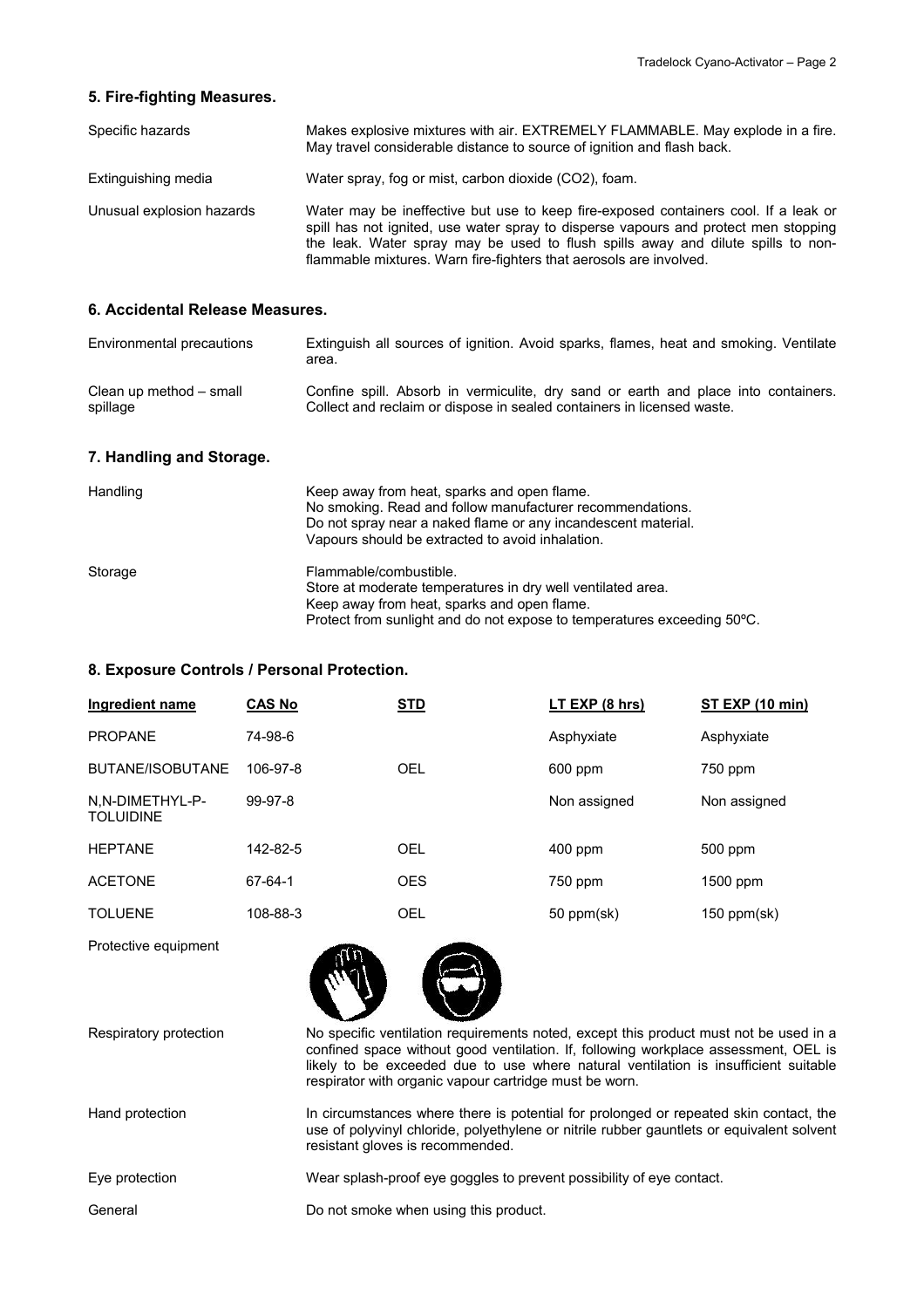## **9. Physical and Chemical Properties.**

| Physical state                      |                                  | Aerosol container containing a mixture of active ingredients, solvents and propellants. |                            |                                                                                                                                                                                                                                                              |      |
|-------------------------------------|----------------------------------|-----------------------------------------------------------------------------------------|----------------------------|--------------------------------------------------------------------------------------------------------------------------------------------------------------------------------------------------------------------------------------------------------------|------|
| Colour                              |                                  | Colourless.                                                                             |                            |                                                                                                                                                                                                                                                              |      |
| Odour                               |                                  | Solvent.                                                                                |                            |                                                                                                                                                                                                                                                              |      |
| Flash point                         |                                  | 9.5% vol. Upper and 1.8% vol. Lower.                                                    |                            | A Flash Point method is not available for aerosols but the major hazardous<br>component, the propellant, has a Flash Point of <40°C with Flammability limits of                                                                                              |      |
| Explosive limit                     |                                  | Auto-ignition temperature is 410/580°C.                                                 |                            |                                                                                                                                                                                                                                                              |      |
| 10. Stability and Reactivity.       |                                  |                                                                                         |                            |                                                                                                                                                                                                                                                              |      |
| Stability                           |                                  | Highly volatile.                                                                        |                            |                                                                                                                                                                                                                                                              |      |
| Conditions to avoid                 |                                  | Avoid heat, flames and other sources of ignition.                                       |                            |                                                                                                                                                                                                                                                              |      |
| 11. Toxicological Information.      |                                  |                                                                                         |                            |                                                                                                                                                                                                                                                              |      |
| <b>Health Warnings</b>              |                                  | Narcotic effect.<br>Drowsiness.<br>possibly death.                                      |                            | Concentrating and inhaling the gas/spray can lead to abnormal heart rhythms and                                                                                                                                                                              |      |
| Route of entry                      |                                  | Inhalation.                                                                             |                            |                                                                                                                                                                                                                                                              |      |
| Target organs                       |                                  | Central nervous system.<br>Respiratory system and lungs.                                |                            |                                                                                                                                                                                                                                                              |      |
| Medical symptoms                    |                                  | Narcotic effect.<br>Drowsiness.<br>Dizziness.                                           |                            |                                                                                                                                                                                                                                                              |      |
| Acute and Chronic Health<br>Hazards |                                  | cracking of skin.                                                                       |                            | Repeated exposure may cause upper respiratory irritation. De-fatting, drying and                                                                                                                                                                             |      |
| 12. Ecological Information.         |                                  |                                                                                         |                            |                                                                                                                                                                                                                                                              |      |
| Environmental hazards               |                                  | potential for photochemical ozone creation.                                             |                            | Due to the small quantities involved and the volatility of the ingredients the contents<br>of the container present low risk to soil or water. The product contains Volatile<br>Organic Compounds which, when released to air in larger quantities, have the |      |
| 13. Disposal Consideration.         |                                  |                                                                                         |                            |                                                                                                                                                                                                                                                              |      |
| Container disposal                  |                                  |                                                                                         |                            | Ensure container is empty and dispose of in accordance with Local Authority<br>regulations. Do not pierce or incinerate even when container is empty.                                                                                                        |      |
| 14. Transport Information.          |                                  |                                                                                         |                            |                                                                                                                                                                                                                                                              |      |
| <b>ROAD</b>                         |                                  | $\overline{AIR}$                                                                        |                            | <u>SEA</u>                                                                                                                                                                                                                                                   |      |
| UN No.                              | 1950                             | UN No.                                                                                  | 1950                       | UN SEA                                                                                                                                                                                                                                                       | 1950 |
| <b>ADR Class</b>                    | 2                                | Class                                                                                   | 2.1                        | Sea transport class                                                                                                                                                                                                                                          | 2    |
| <b>ADR Label</b>                    | 1950,<br>Aerosols, 2,<br>5°F.ADR | Label                                                                                   | Aerosols,<br>Flammable     | IMDG Page No.                                                                                                                                                                                                                                                | 2102 |
| Label for<br>conveyance*            | Flammable<br>gas (class2)        | Label for<br>conveyance                                                                 | Flammable<br>gas (class 2) | <b>SEA PACK GR</b>                                                                                                                                                                                                                                           | Ш    |
|                                     |                                  |                                                                                         |                            | <b>MARINE</b><br>POLLUTANT                                                                                                                                                                                                                                   | No   |

\* (Not required for limited quantities)